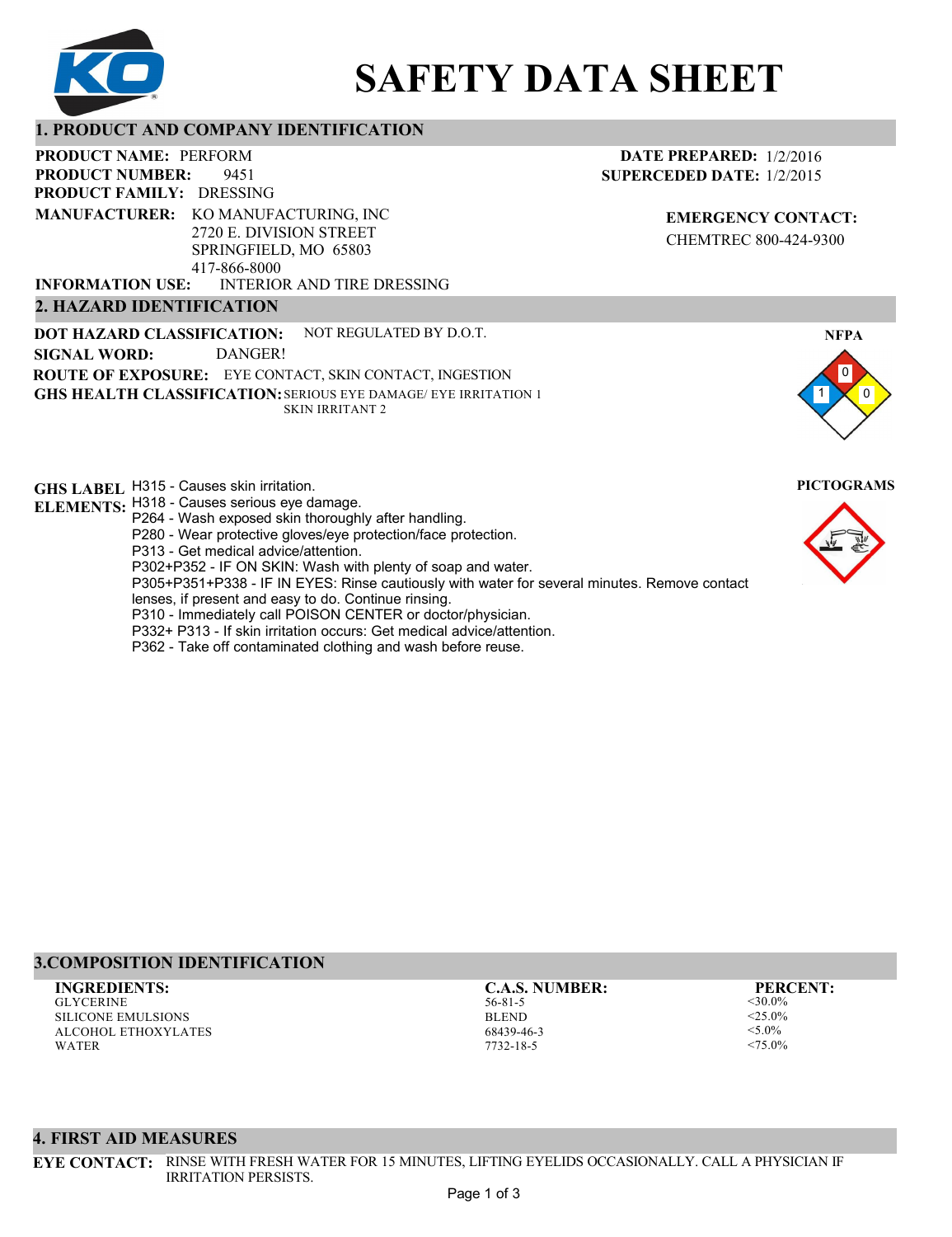# 9451 **PRODUCT NUMBER: PRODUCT NAME: PERFORM**

# **DATE PREPARED:** 1/2/2016 **SUPERCEDED DATE:** 1/2/2015

# **4. FIRST AID MEASURES - CONTINUED**

**SKIN CONTACT:** RINSE WITH PLENTY OF FRESH WATER AND REMOVE CONTAMINATED CLOTHING IMMEDIATELY. CALL A PHYSICIAN IF IRRITATION PERSISTS.

**INGESTION:** DO NOT INDUCE VOMITING. CALL A PHYSICIAN IMMEDIATELY. IF CONSCIOUS, GIVE LARGE QUANTITIES OF WATER. DO NOT GIVE ANYTHING BY MOUTH IF UNCONSCIOUS.

**INHALATION:** IF OVERCOME BY EXPOSURE, REMOVE VICTIM TO FRESH AIR IMMEDIATELY. GIVE OXYGEN OR ARTIFICIAL RESPIRATION AS NEEDED. CALL A PHYSICIAN IMMEDIATELY.

#### **5. FIRE FIGHTING MEASURES**

**FLAMMABLE PROPERTIES:** NON FLAMMABLE.

**FLASH POINT:** DOES NOT FLASH.

**SUITABLE EXTINGUISHING MEDIA:** DRY CHEMICAL, FOAM OR CARBON DIOXIDE, WATER SPRAY.

**UNSUITABLE EXTINGUISHING MEDIA:** NOT ESTABLISHED.

**SPECIFIC HAZARDS ARISING** NONE KNOWN.

#### **FROM THE CHEMICAL:**

**PROTECTIVE EQUIPMENT AND PRECAUTIONS FOR FIREFIGHTERS:** APPPROVED) AND FULL PROTECTIVE GEAR. WEAR SELF-CONTAINED BREATHING APPARATUS (PRESSURE DEMAND MSHA/NIOSH

#### **6. ACCIDENTAL RELEASE MEASURES**

**PERSONAL PRECAUTIONS:** AVOID CONTACT WITH EYES AND SKIN. SPILL AREA MAY BE SLIPPERY. WEAR PROPER PROTECTIVE EQUIPMENT WHEN DEALING WITH RELEASE.

**ENVIRONMENTAL PRECAUTIONS:** CONTAIN SPILL TO AVOID RELEASE TO THE ENVIRONMENT. KEEP CONTAINER TIGHTLY CLOSED WHEN NOT IN USE.

**METHODS FOR CONTAINMENT** COLLECT FOR DISPOSAL USING AN INERT ABSORBENT MATERIAL AND TRANSFER TO A **AND CLEAN-UP:** CONTAINER FOR REUSE OR DISPOSAL.

#### **7. HANDLING AND STORAGE**

**HANDLING:** HANDLE WITH CARE AND AVOID CONTACT WITH EYES AND SKIN. ALWAYS WEAR PROPER CHEMICAL RESISTANT PROTECTIVE EQUIPMENT 29CFR1910.132-138. WASH THOROUGHLY AFTER HANDLING.

**STORAGE:** STORE IN A COOL, DRY PLACE. KEEP OUT OF REACH OF CHILDREN. KEEP LID TIGHTLY CLOSED WHEN NOT IN USE.

#### **8. EXPOSURE CONTROLS/PERSONAL PROTECTION**

**ENGINEERING CONTROLS:** NONE REQUIRED UNDER NORMAL USE.

**EYE / FACE PROTECTION:** CHEMICAL SAFETY GLASSES.

**SKIN PROTECTION:** CHEMICAL RESISTANT GLOVES.

**THRESHOLD LIMIT VALUE (TLV):** NOT ESTABLISHED.

#### **9. PHYSICAL AND CHEMICAL PROPERTIES**

**PHYSICAL STATE:** LIQUID. **APPEARANCE: ODOR: BOILING POINT: FREEZING POINT:** NOT ESTABLISHED. **SPECIFIC GRAVITY:** 1.01 **pH (1%): EVAPORATION RATE:** NOT ESTABLISHED. **FLASH POINT: LOWER FLAMMABILITY/EXPLOSIVE LIMIT:** NOT ESTABLISHED. **UPPER FLAMMABLE/EXPLOSIVE LIMIT:** NOT ESTABLISHED. NOT ESTABLISHED. 7.0-8.0 DOES NOT FLASH. WHITE EMULSION. FRESH SCENT. **VISCOSITY: REALITIVE DENSITY:** 8.5 LBS./GL. **SOLUBILITY: VAPOR PRESSURE:** NOT ESTABLISHED. **VAPOR DENSITY:** NOT ESTABLISHED. **DECOMPOSITION** NOT ESTABLISHED. **TEMPERATURE: PARTICAL COEFFICIENT:** NOT ESTABLISHED. **N-OCTANOL/WATER** NOT ESTABLISHED. SOLUBLE.

**AUTO-IGNITION TEMPERATURE:** NOT ESTABLISHED.